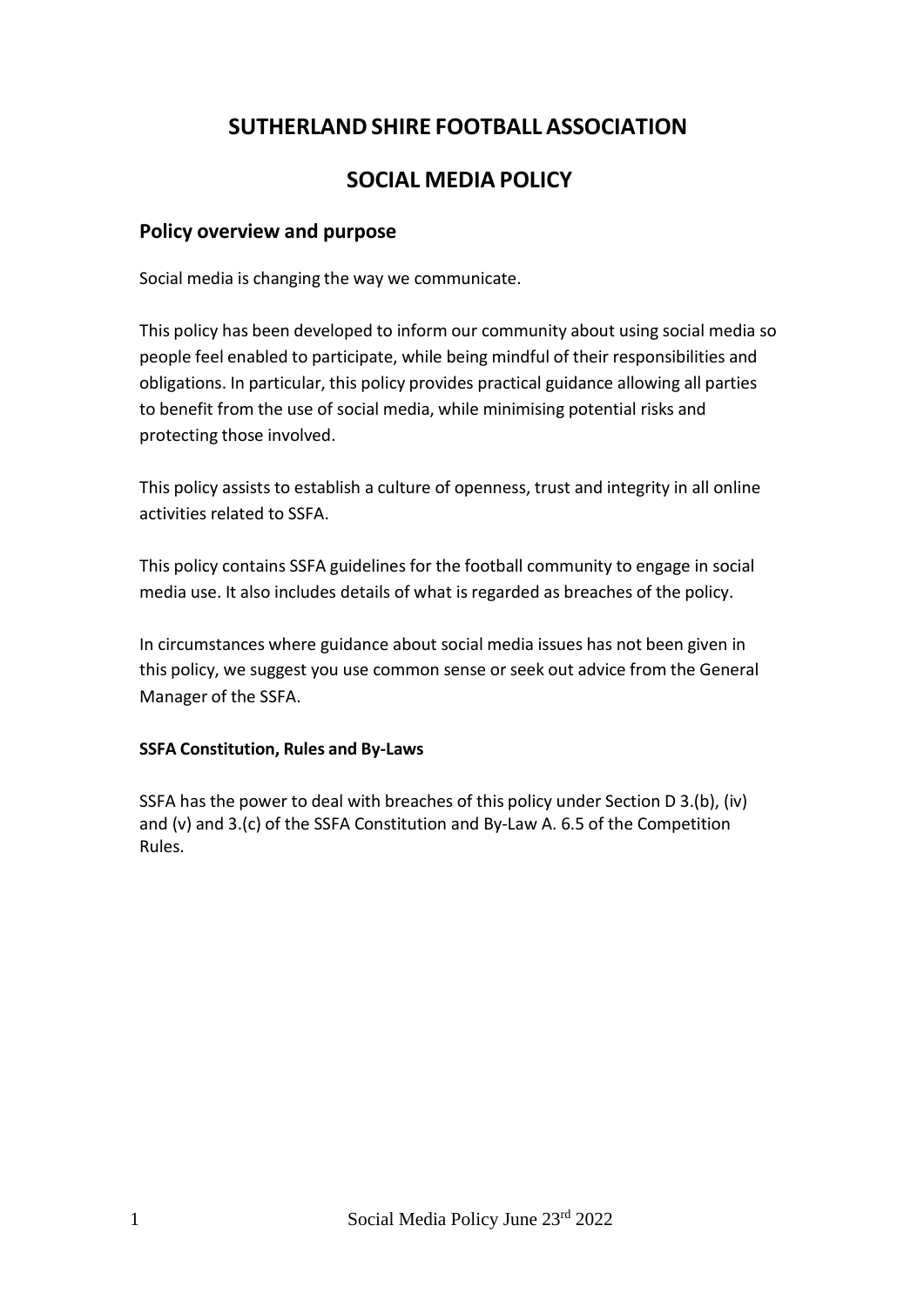# **Coverage**

This policy applies to all persons who are involved with the activities of SSFA. This includes:

- members, including life members of SSFA, persons appointed or elected to the executive committee, other committees and sub-committees;
- employees of SSFA;
- support personnel, including managers, physiotherapists, psychologists, masseurs, sport trainers and others;
- coaches and assistant coaches;
- athletes;
- referees and other officials;
- member clubs and their members.

# **Scope**

**Social media** refers to any online tools or functions that allow people to communicate and/or share content via the internet.

This social media policy applies to platforms including, but not limited to:

- Social networking sites (e.g. Facebook, Twitter, LinkedIn, Google+, Pinterest, Yammer, etc)
- Video and photo sharing websites or apps (e.g. YouTube, Vimeo, Instagram, Flickr, Vine, etc)
- Blogs and micro-blogging platforms (e.g. Tumblr, Wordpress, Blogger, etc)
- Review sites (e.g. Yelp, Urban Spoon, etc)
- Live broadcasting apps (e.g. Periscope, Meerkat, Facebook Mentions, etc)
- Podcasting (e.g. iTunes, Stitcher, Sound cloud, etc)
- Geo-spatial tagging (e.g. Foursquare, etc)
- Online encyclopaedias (e.g. Wikipedia, etc)
- Instant messaging (e.g. SMS, Skype, Snapchat, WhatsApp, Viber, etc)
- Online multiplayer gaming platforms (e.g. World of Warcraft, Second life, Xbox Live, etc)
- Online voting or polls
- Public and private online forums and discussion boards
- Any other online technologies that allow individual users to upload and share content.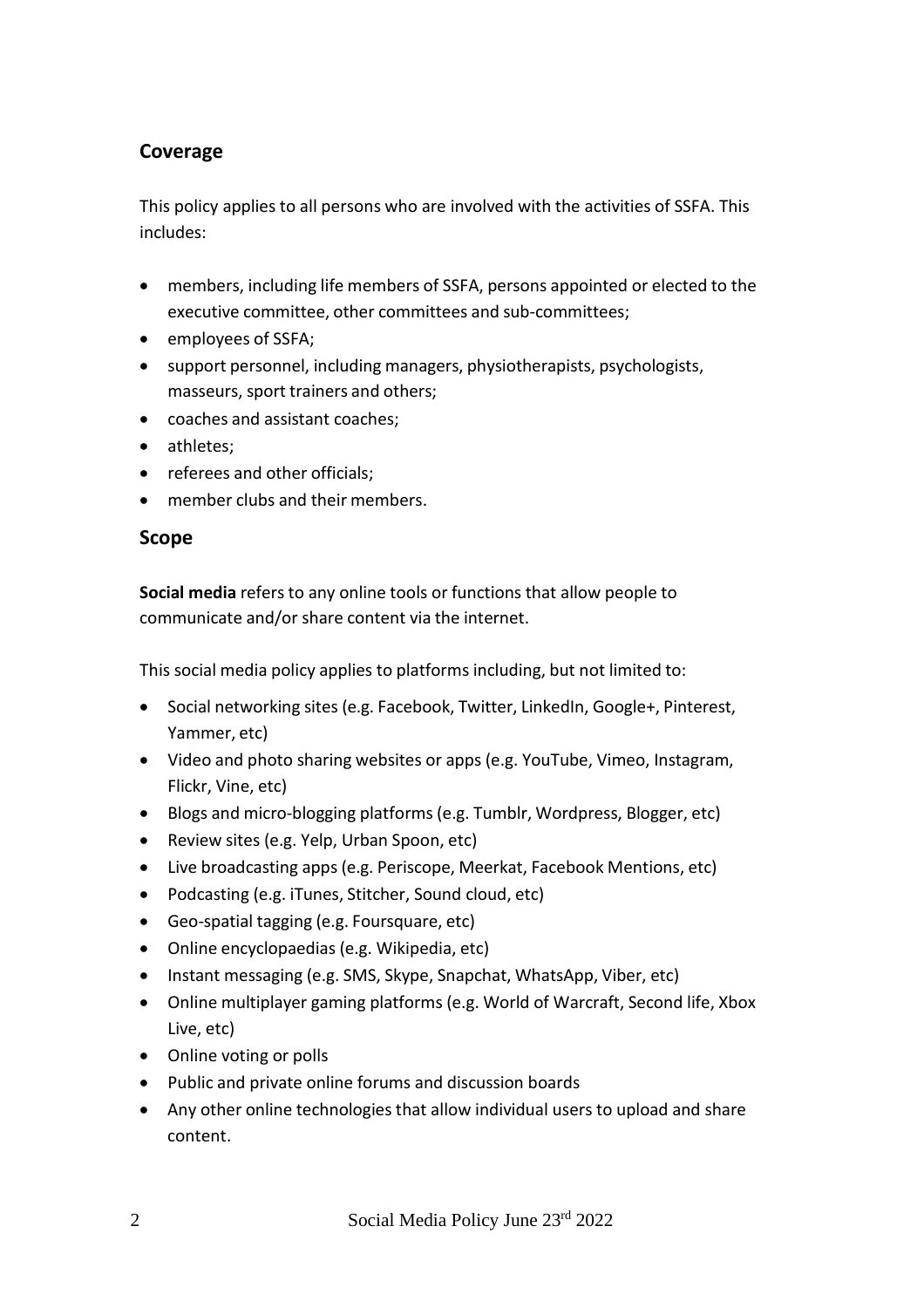This policy is applicable when using social media as:

- 1. an officially designated individual representing SSFA on social media; and
- 2. if you are posting content on social media in relation to SSFA that might affect SSFA's business, products, services, events, sponsors, members or reputation.

# **Using social media in an official capacity**

You must be authorised by SSFA before engaging in social media as a representative of the SSFA

As a part of SSFA, community you are an extension of the SSFA brand.

As such, the boundaries between when you are representing yourself and when you are representing SSFA can often be blurred. This becomes even more of an issue as you increase your profile or position within the SSFA. Therefore, it is important that you represent both yourself and SSFA appropriately online at all times.

# **Guidelines**

You must adhere to the following guidelines when using social media related to SSFA or its business, products, competitions, teams, participants, services, events, sponsors, members or reputation.

# *Use common sense*

Whenever you are unsure as to whether the content you wish to share is appropriate, seek advice from others before doing so or refrain from sharing the content to be on the safe side.

When using social media, the lines between public and private, personal and professional, may be blurred. Remember, you are an ambassador for the SSFA.

# *Protecting your privacy*

Be smart about protecting yourself and your privacy.

When posting content online there is potential for that content to become publicly available through a variety of means, even if it was intended to be shared privately. Therefore, you should refrain from posting any content online that you would not be happy for anyone to see, even if you feel confident that a certain individual would never see it.

Where possible, privacy settings on social media platforms should be set to limit access. You should also be cautious about disclosing your personal details.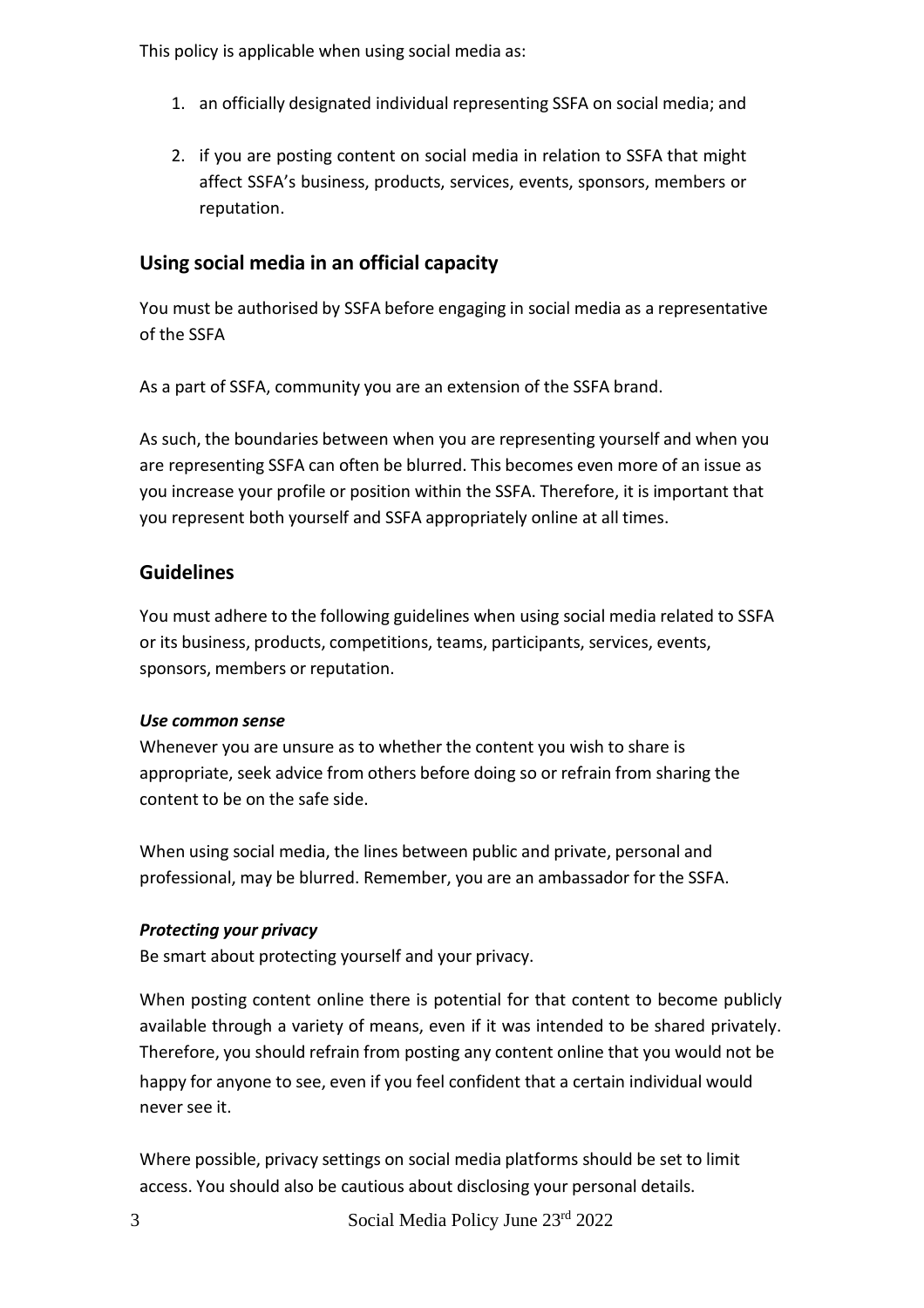#### *Honesty*

Your honesty—or dishonesty—may be quickly noticed in the social media environment. Do not say anything that is dishonest, untrue or misleading. If you are unsure, check the source and the facts before uploading or posting anything. The SSFA recommends erring on the side of caution – if in doubt, do not post or upload.

Do not post anonymously, using pseudonyms or false screen names. Be transparent and honest. Use your real name, be clear about who you are and identify any affiliations you have.

If you have a vested interest in something you are discussing, point it out. If you make an endorsement or recommendation about something you are affiliated with, or have a close relationship with, you must disclose that affiliation.

The web is not anonymous. You should assume that all information posted online can be traced back to you. You are accountable for your actions both on and offline, including the information you post via your personal social media accounts.

#### *Use of disclaimers*

Wherever practical, include a prominent disclaimer stating who you work for or are affiliated with (e.g. member of SSFA) and that anything you publish is your personal opinion and that you are not speaking officially. This is good practice and is encouraged, but don't count on it to avoid trouble -- it may not have legal effect.

#### *Reasonable use*

If you are an employee of the SSFA, you must ensure that your personal use of social media does not interfere with your work commitments or productivity.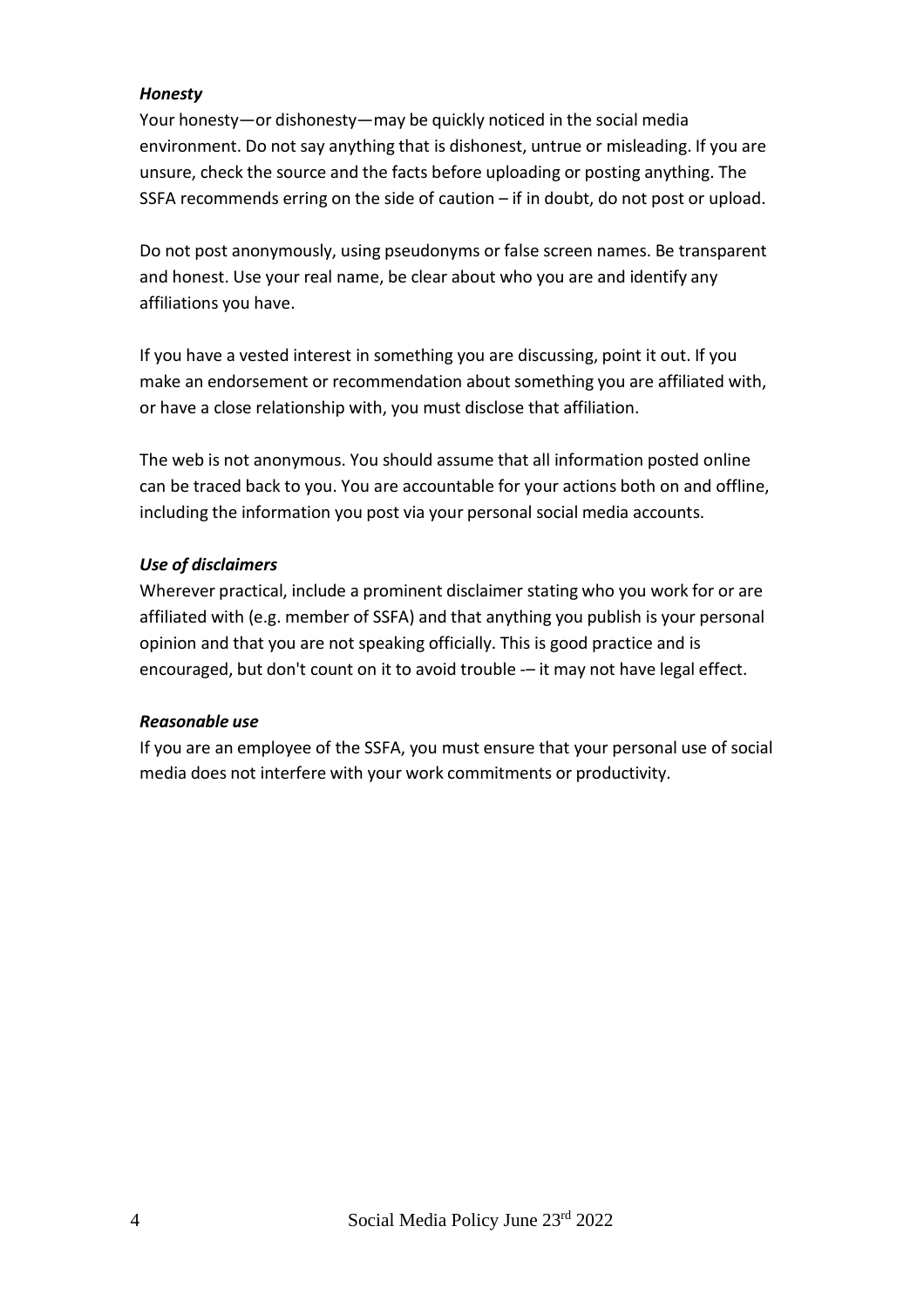#### *Respect confidentiality and sensitivity*

When using social media, you must maintain the privacy of the SSFA's confidential information. This includes information that is not publicly accessible, widely known, or not expected to be shared outside of the SSFA.

Remember, if you are online, you are on the record—much of the content posted online is public and searchable.

Within the scope of your authorisation by the SSFA, it is perfectly acceptable to talk about the SSFA and have a dialogue with the community, but it is not okay to publish confidential information of SSFA. Confidential information includes things such as details about litigation, unreleased information and unpublished details about our SSFA. This may include e.g. team selections, grading decisions, coaching practices, financial information and decisions made by SSFA.

When using social media, you should be considerate to others and should not post information when you have been asked not to, or where consent has not been sought and given. You must also remove information about another person if that person asks you to do so. You should be considerate of how any post will reflect on others, take care not to embarrass or humiliate others.

Permission should always be sought if the use or publication of information is not incidental, but directly related to an individual. This is particularly relevant to publishing any information regarding minors. In such circumstances, parental or guardian consent is mandatory.

# *Gaining permission when publishing a person'sidentifiable image*

In Australia, generally speaking, there is no law restricting photography of people (including children) in public spaces as long as the images are not:

- indecent (such as 'up skirt' or 'downblouse' photographs taken covertly in change rooms or toilets)
- being used for voyeurism or made for the purpose of observing and visually recording a person's genital or anal region
- protected by a court order (e.g.child custody or witness protection)
- defamatory
- being for commercial purposes (person's likeness is used to endorse or entice people to buy a product).

Photos of a child (including your own child) also contravene Criminal Codes and censorship laws if the child is photographed in a provocative or sexual manner. For more detail please refer to the following link [Acquiring and Displaying images of](http://aofc.com.au/juniorfiles/2015%20Acquiring%20Displaying%20Images%20Of%20Children%20V2.pdf)  [Children](http://aofc.com.au/juniorfiles/2015%20Acquiring%20Displaying%20Images%20Of%20Children%20V2.pdf)

You should also refrain from posting any information or photos of a sensitive nature. This could include accidents, incidents or controversial behaviour. In every instance, you need to have consent of the owner of copyright in the image."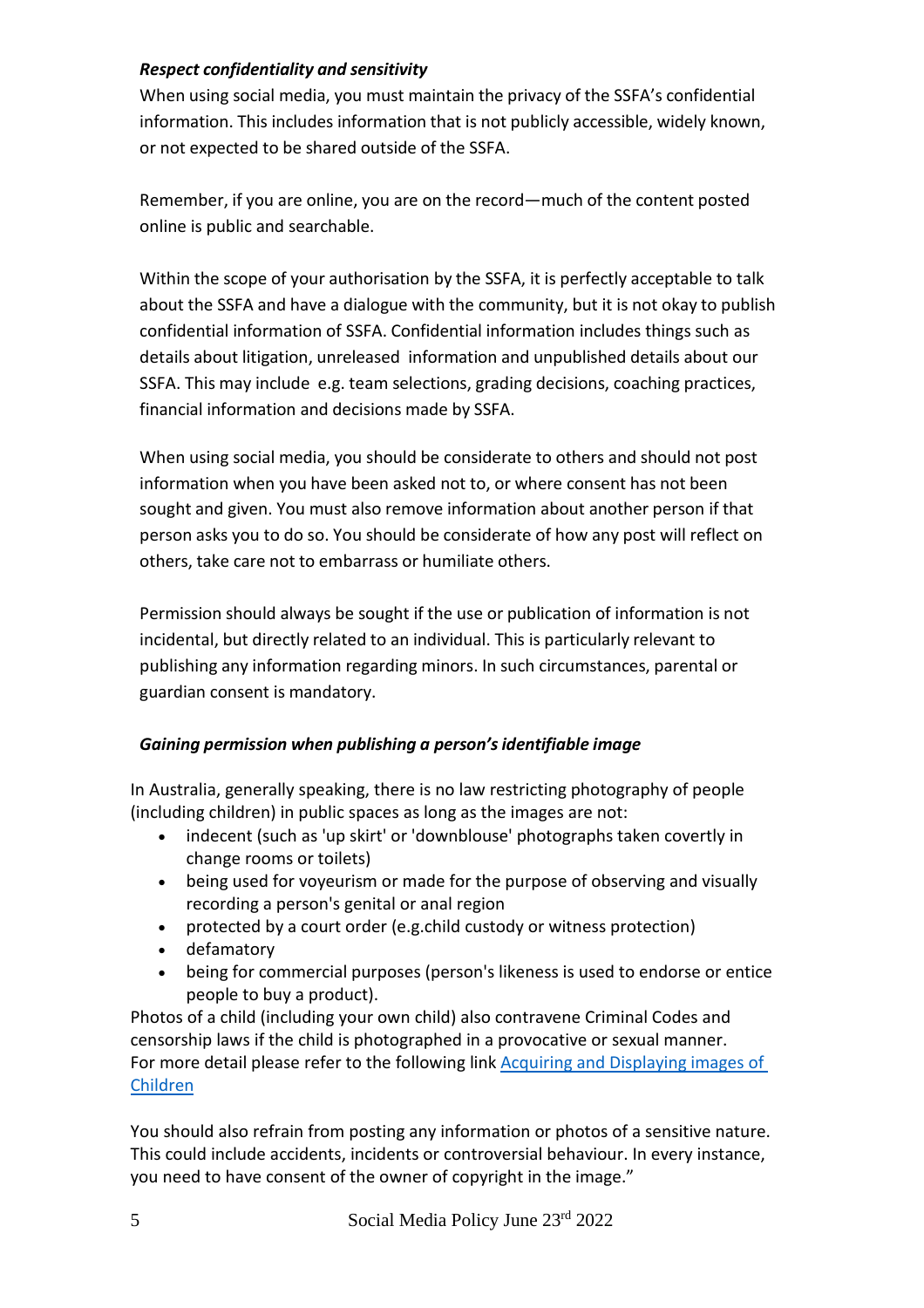#### *Complying with applicable laws*

Do not post or link to content that contains illegal or indecent content, including defamatory, vilifying or misleading and deceptive content.

#### *Abiding by copyright laws*

It is critical that you comply with the laws governing copyright in relation to material owned by others and SSFA's own copyrights and brands.

You should never quote or use more than short excerpts of someone else's work, and you should always attribute such work to the original author/source. It is good practice to link to others' work rather than reproduce it.

### *Discrimination, sexual harassment and bullying*

The public in general, and SSFAs employees and members, reflect a diverse set of customs, values and points of view. You must not post any material that is offensive, harassing, discriminatory, embarrassing, intimidating, sexually explicit, bullying, hateful, racist, sexist or otherwise inappropriate.

When using social media, you may also be bound by SSFA values and Anti-Discrimination, Harassment and Bullying Policy. Please refer to the SSFA Member Protection policy.

# **[https://shirefootball.com.au/wp-content/uploads/2019/07/SSFA-Member-Protection-](https://shirefootball.com.au/wp-content/uploads/2019/07/SSFA-Member-Protection-2019.pdf)[2019.pdf](https://shirefootball.com.au/wp-content/uploads/2019/07/SSFA-Member-Protection-2019.pdf)**

#### *Avoiding controversial issues*

Within the scope of your authorisation by SSFA if you see misrepresentations made about SSFA in the media, you may point that out to the relevant authority within the SSFA usually the SSFA General Manager). Always do so with respect and with the facts. If you speak about others, make sure what you say is based on fact and does not discredit or belittle that party.

# *Dealing with mistakes*

If SSFA makes an error while posting on social media, be up front about the mistake and address it quickly. If you choose to modify an earlier post, make it clear that you have done so. If someone accuses SSFA of posting something improper (such as their copyrighted material or a defamatory comment about them), address it promptly and appropriately and if necessary, seek legal advice.

#### *Conscientious behaviour and awareness of the consequences*

Keep in mind that what you write is your responsibility, and failure to abide by these guidelines could put your membership or employment at risk.

You should always follow the terms and conditions for any third-party sites in which you participate.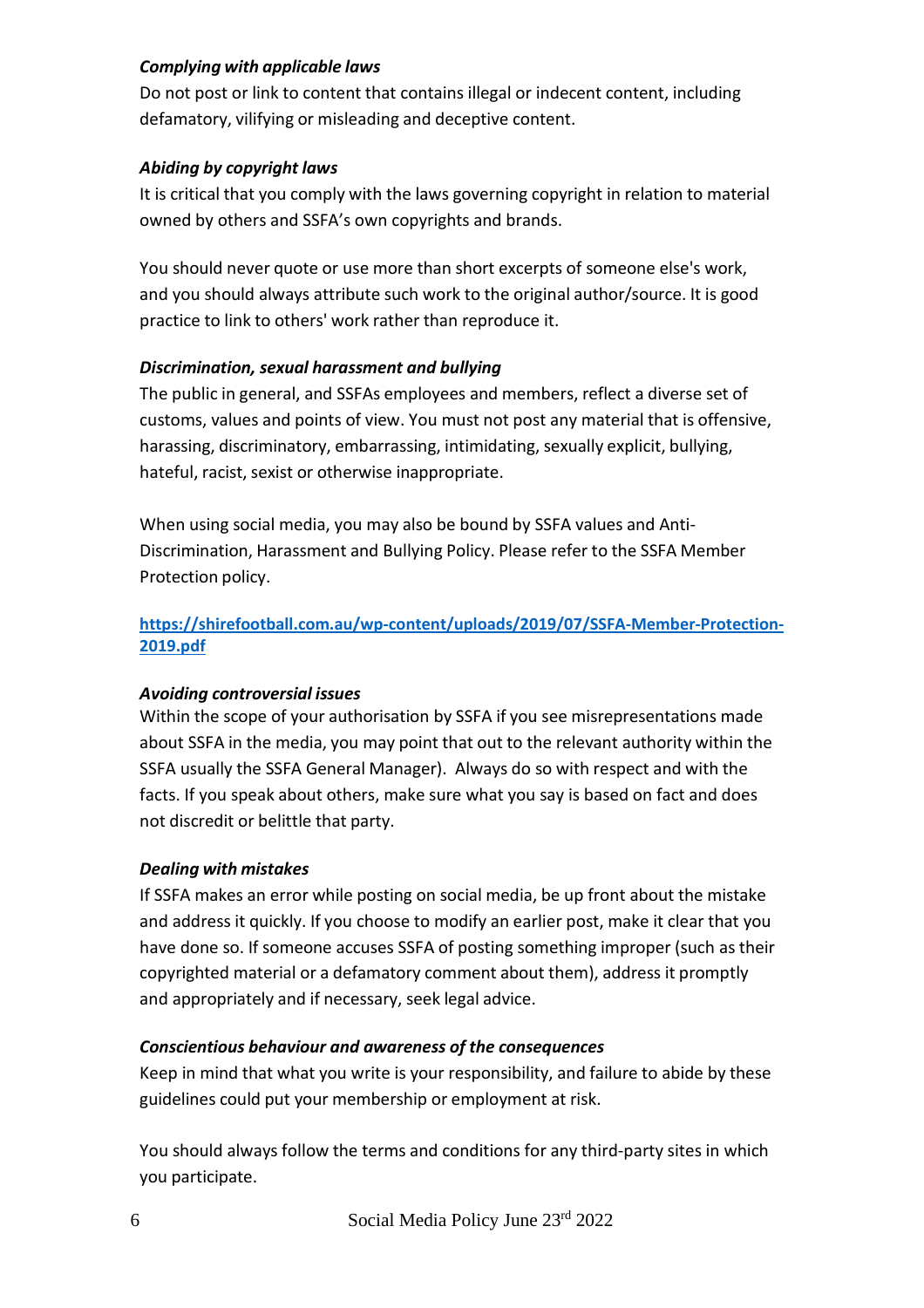# *Branding and intellectual property of* **SSFA**

You must not use any of SSFA's intellectual property or imagery on your personal social media without prior approval from the SSFA General Manager

SSFA's intellectual property includes but is not limited to:

- trademarks
- logos
- slogans
- imagery which has been posted on SSFA official social media sites or website.

You must not create either an official or unofficial SSFA presence using the organisation'strademarks or name without prior approval from the SSFA.

You must not imply that you are authorised to speak on behalf of SSFA unless you have been given official authorisation to do so by THE SSFA Executive Committee.

Where permission has been granted to create or administer an official social media presence for SSFA you must adhere to the SSFA Branding Guidelines.

# **Policy breaches**

Breaches of this policy include but are not limited to:

- Using SSFAs name, motto, crest and/or logo in a way that would result in a negative impact for the organisation, clubs and/or its members.
- Posting or sharing any content that is abusive, harassing, threatening, demeaning, defamatory or libellous.
- Posting or sharing any content that includes insulting, obscene, offensive, provocative or hateful language.
- Posting or sharing any content, which if said in person during the playing of the game would result in a breach of the rules of the game.
- Posting or sharing any content in breach of SSFA's anti-discrimination, racial discrimination, sexual harassment or other similar policy.
- Posting or sharing any content that is a breach of any state or Commonwealth law.
- Posting or sharing any material to our social media channels that infringes the intellectual property rights of others.
- Posting or sharing material that brings, or risks bringing SSFA its affiliates, its sport, its officials, members or sponsors into disrepute. In this context, bringing a person or organisation into disrepute is to lower the reputation of that person or organisation in the eyes of the ordinary members of the public.